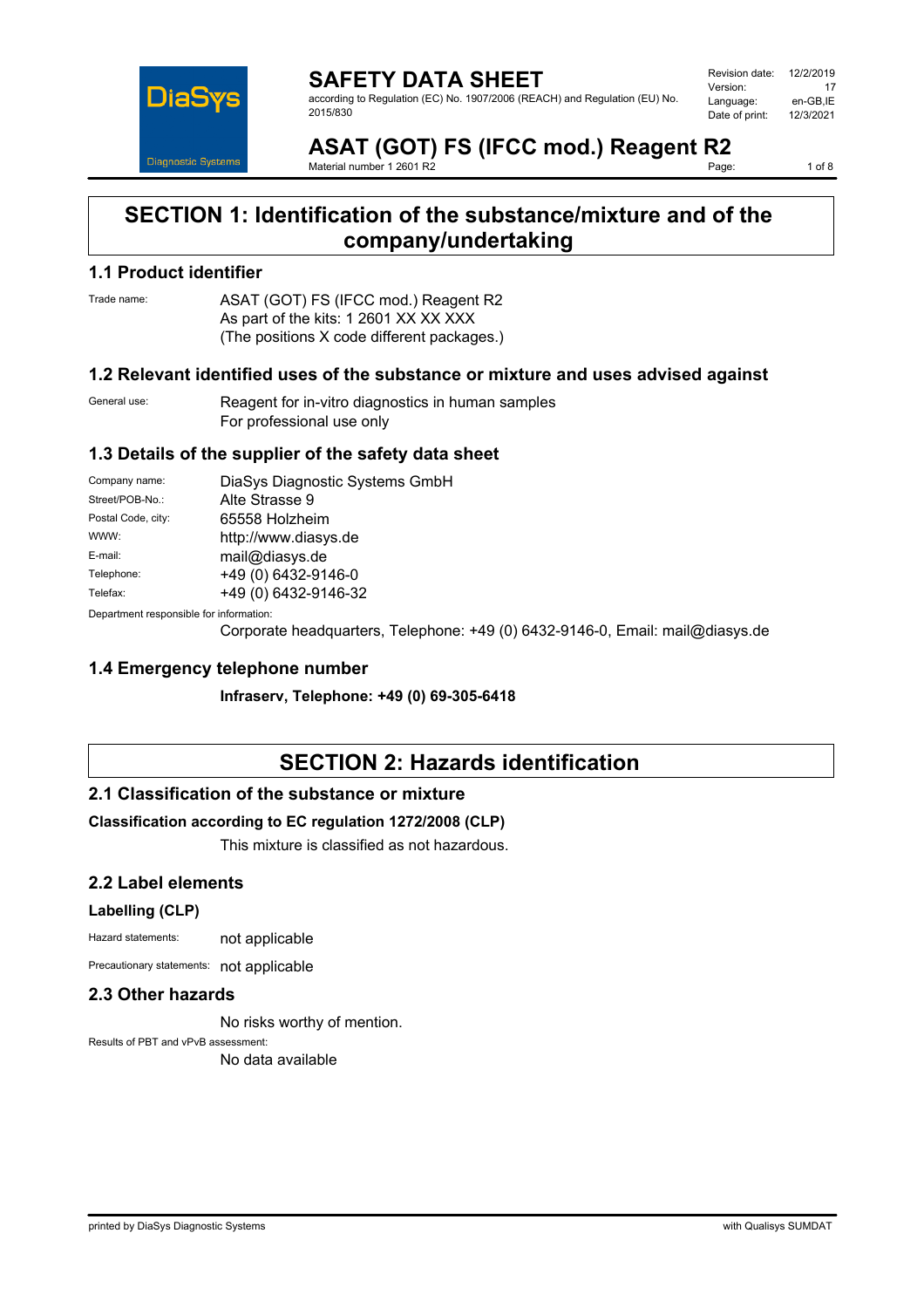

**SAFETY DATA SHEET** according to Regulation (EC) No. 1907/2006 (REACH) and Regulation (EU) No. 2015/830

Revision date: 12/2/2019 Version: <mark>17</mark><br>I anguage: الجمهور Language: en-GB,IE<br>Date of print: 12/3/2021 Date of print:

**ASAT (GOT) FS (IFCC mod.) Reagent R2** Material number 1 2601 R2

2 of 8

### **SECTION 3: Composition / information on ingredients**

#### 3.1 Substances: not applicable

### **3.2 Mixtures**

Chemical characterisation: Aqueous solution

Additional information: Preparation does not contain dangerous substances above limits that need to be mentioned in this section according to applicable legislation. Contains Sodium azide (0.95 g/L) as preservative.

### **SECTION 4: First aid measures**

### **4.1 Description of first aid measures**

In case of inhalation: Provide fresh air. If the casualty has difficulty breathing, call a doctor immediately.

- Following skin contact: Change contaminated clothing. Remove residues with water. In case of skin reactions, consult a physician.
- After eye contact: Immediately flush eyes with plenty of flowing water for 10 to 15 minutes holding eyelids apart. Remove contact lenses, if present and easy to do. Continue rinsing. Subsequently consult an ophthalmologist.
- After swallowing: Rinse mouth thoroughly with water. Do not induce vomiting without medical advice. Have victim drink large quantities of water, with active charcoal if possible. Seek medical attention.

### **4.2 Most important symptoms and effects, both acute and delayed**

After eye contact: mild irritant

### **4.3 Indication of any immediate medical attention and special treatment needed**

Treat symptomatically.

### **SECTION 5: Firefighting measures**

### **5.1 Extinguishing media**

Suitable extinguishing media:

Product is non-combustible. Extinguishing materials should therefore be selected according to surroundings.

### **5.2 Special hazards arising from the substance or mixture**

Fires in the immediate vicinity may cause the development of dangerous vapours. In case of fire may be liberated: Sodium compounds, carbon monoxide and carbon dioxide.

### **5.3 Advice for firefighters**

Special protective equipment for firefighters:

Wear self-contained breathing apparatus.

Additional information: Hazchem-Code: -

Do not allow fire water to penetrate into surface or ground water.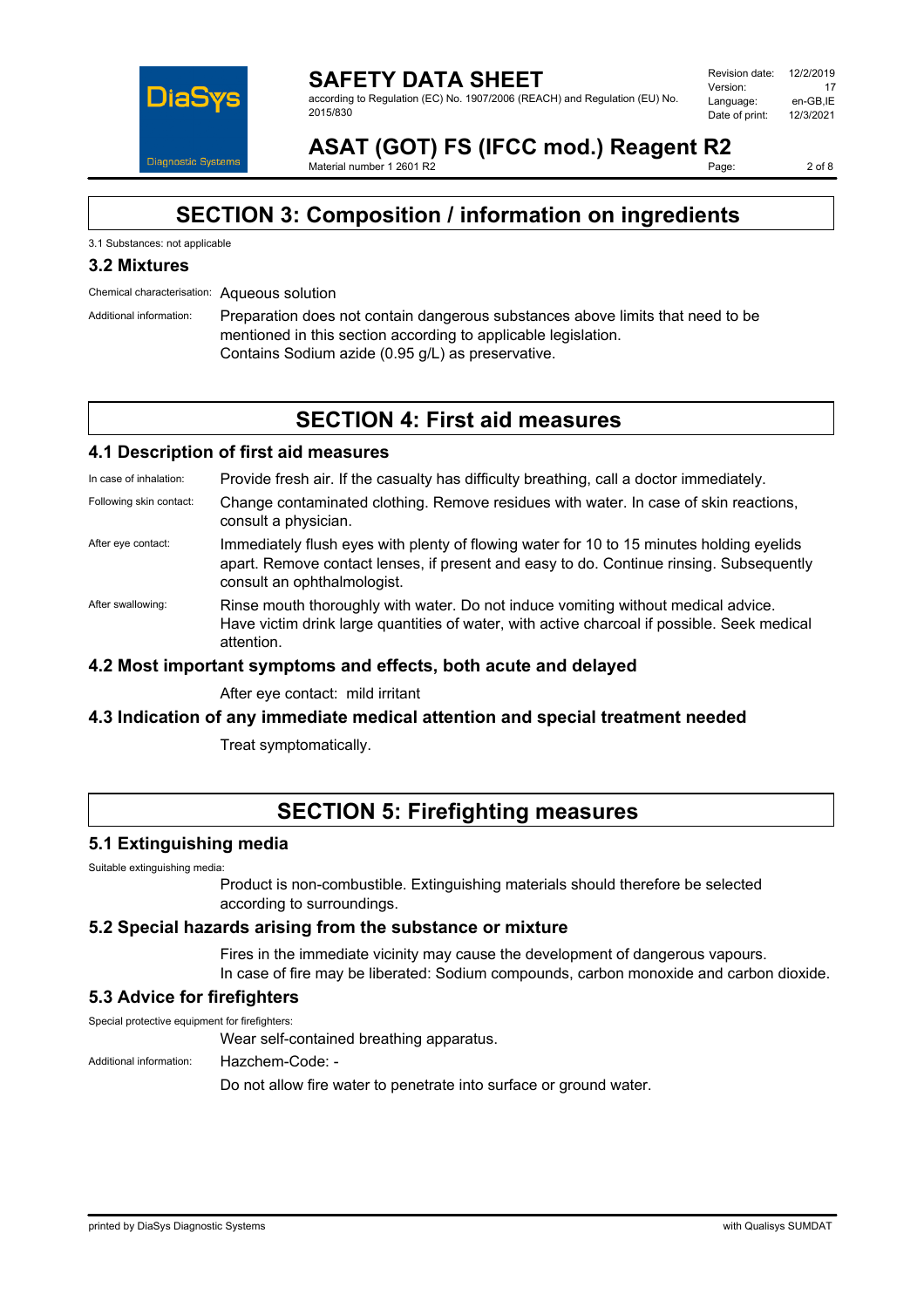

#### **SAFETY DATA SHEET** according to Regulation (EC) No. 1907/2006 (REACH) and Regulation (EU) No. 2015/830

Revision date: 12/2/2019 Version: 17<br>Language: en-GB.IE Language: en-GB,IE<br>Date of print: 12/3/2021 Date of print:

**ASAT (GOT) FS (IFCC mod.) Reagent R2**<br>Material number 1.2601 R2 Material number 1 2601 R2

3 of 8

### **SECTION 6: Accidental release measures**

### **6.1 Personal precautions, protective equipment and emergency procedures**

Avoid contact with skin and eyes. Do not breathe vapours. In enclosed areas: Provide fresh air. Wear appropriate protective equipment.

#### **6.2 Environmental precautions**

Do not allow to penetrate into soil, waterbodies or drains.

#### **6.3 Methods and material for containment and cleaning up**

Soak up with absorbent materials such as sand, siliceus earth, acid- or universal binder. Store in special closed containers and dispose of according to ordinance. Wash spill area with plenty of water.

#### **6.4 Reference to other sections**

Refer additionally to section 8 and 13.

### **SECTION 7: Handling and storage**

### **7.1 Precautions for safe handling**

Advices on safe handling: Avoid contact with skin and eyes. Keep all containers, equipment and working place clean. Wear appropriate protective equipment. Provide adequate ventilation, and local exhaust as needed. Wash hands before breaks and after work. Do not eat, drink or smoke when using this product.

### **7.2 Conditions for safe storage, including any incompatibilities**

Requirements for storerooms and containers:

Keep containers tightly closed and at a temperature between 2 °C and 8 °C. Protect from light. Do not freeze. Keep sterile.

Hints on joint storage: Do not store together with: Acids, alkalis.

### **7.3 Specific end use(s)**

No information available.

### **SECTION 8: Exposure controls/personal protection**

#### **8.1 Control parameters**

Additional information: Contains no substances with occupational exposure limit values.

### **8.2 Exposure controls**

Provide good ventilation and/or an exhaust system in the work area.

### **Personal protection equipment**

#### **Occupational exposure controls**

| Respiratory protection: | If vapours form, use respiratory protection.<br>Use filter type A (= against vapours of organic substances) according to EN 14387. |
|-------------------------|------------------------------------------------------------------------------------------------------------------------------------|
| Hand protection:        | Protective gloves according to EN 374.                                                                                             |
|                         | Glove material: Nitrile rubber - Breakthrough time: >480 min.                                                                      |
|                         | Observe glove manufacturer's instructions concerning penetrability and breakthrough time.                                          |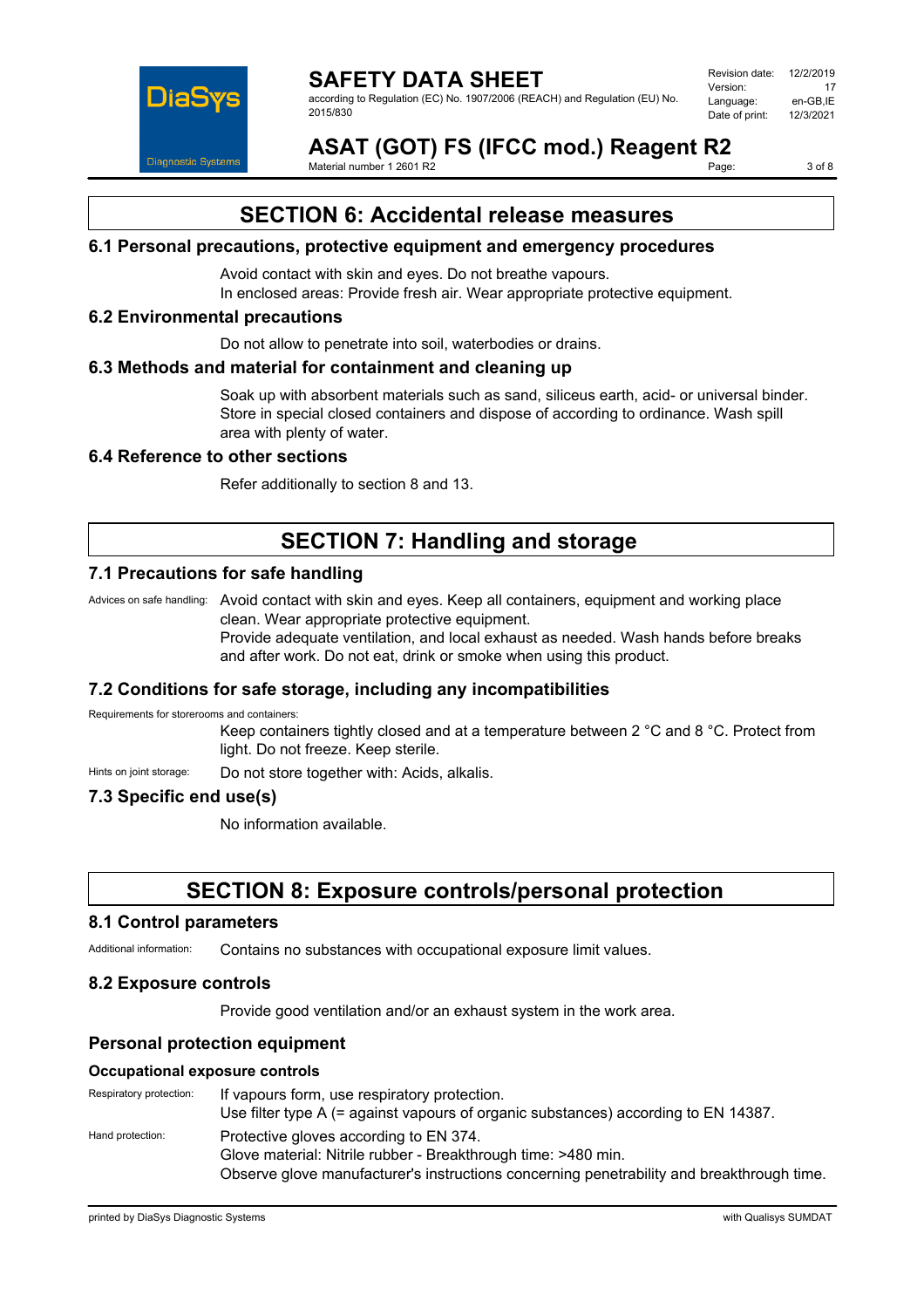

according to Regulation (EC) No. 1907/2006 (REACH) and Regulation (EU) No. 2015/830

| Revision date: | 12/2/2019 |
|----------------|-----------|
| Version:       | 17        |
| Language:      | en-GB.IE  |
| Date of print: | 12/3/2021 |
|                |           |

**ASAT (GOT) FS (IFCC mod.) Reagent R2**<br>Material number 1 2601 R2

Material number 1 2601 R2

4 of 8

Eye protection: Tightly sealed goggles according to EN 166.

Body protection: Wear suitable protective clothing.

General protection and hygiene measures:

Avoid contact with skin and eyes. Change contaminated clothing. Wash hands before breaks and after work. When using do not eat, drink or smoke.

### **SECTION 9: Physical and chemical properties**

### **9.1 Information on basic physical and chemical properties**

| Appearance:                              | Physical state at 20 °C and 101.3 kPa: liquid<br>Colour: clear, slightly yellowish |
|------------------------------------------|------------------------------------------------------------------------------------|
| Odour:                                   | no characteristic odour                                                            |
| Odour threshold:                         | No data available                                                                  |
| pH:                                      | at 25 °C: 9.6 - 9.7                                                                |
| Melting point/freezing point:            | No data available                                                                  |
| Initial boiling point and boiling range: | No data available                                                                  |
| Flash point/flash point range:           | not combustible                                                                    |
| Evaporation rate:                        | No data available                                                                  |
| Flammability:                            | No data available                                                                  |
| Explosion limits:                        | No data available                                                                  |
| Vapour pressure:                         | No data available                                                                  |
| Vapour density:                          | No data available                                                                  |
| Density:                                 | at 20 °C: 1.015 g/mL                                                               |
| Water solubility:                        | completely miscible                                                                |
| Partition coefficient: n-octanol/water:  | No data available                                                                  |
| Auto-ignition temperature:               | No data available                                                                  |
| Decomposition temperature:               | No data available                                                                  |
| Viscosity, kinematic:                    | No data available                                                                  |
| Explosive properties:                    | No data available                                                                  |
| Oxidizing characteristics:               | No data available                                                                  |
| 0 7 ∩thar infarmatian                    |                                                                                    |

### **9.2 Other information**

Additional information: No data available

### **SECTION 10: Stability and reactivity**

### **10.1 Reactivity**

refer to 10.3

### **10.2 Chemical stability**

Stable under recommended storage conditions.

### **10.3 Possibility of hazardous reactions**

No hazardous reactions known.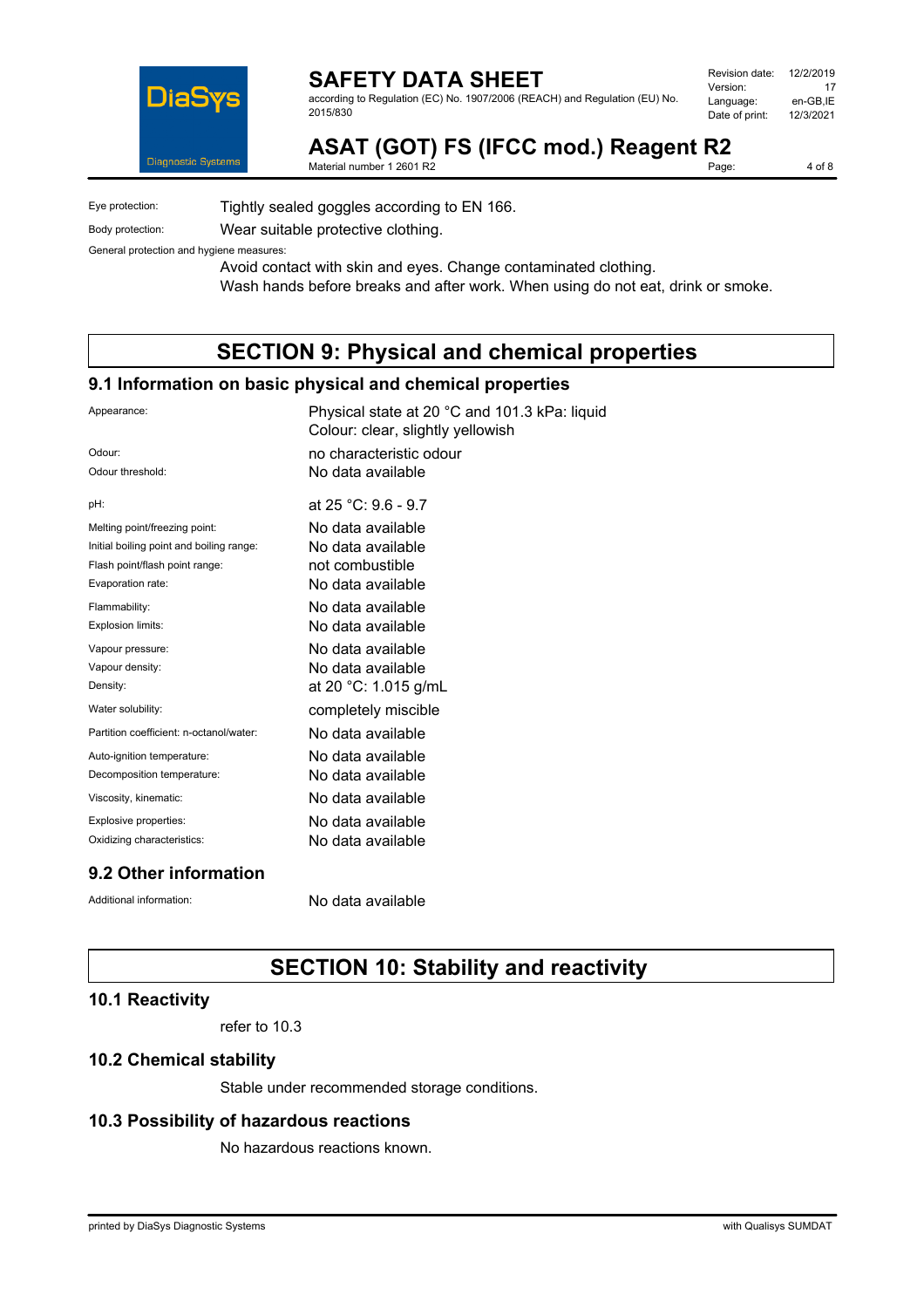

according to Regulation (EC) No. 1907/2006 (REACH) and Regulation (EU) No. 2015/830

| Revision date: | 12/2/2019 |
|----------------|-----------|
| Version:       | 17        |
| Language:      | en-GB.IE  |
| Date of print: | 12/3/2021 |
|                |           |

# **ASAT (GOT) FS (IFCC mod.) Reagent R2**<br>Material number 1 2601 R2

Material number 1 2601 R2

 $5$  of  $8$ 

### **10.4 Conditions to avoid**

Protect against heat /sun rays.

### **10.5 Incompatible materials**

Acids, alkalis

### **10.6 Hazardous decomposition products**

No hazardous decomposition products when regulations for storage and handling are observed.

Thermal decomposition: No data available

## **SECTION 11: Toxicological information**

### **11.1 Information on toxicological effects**

| Toxicological effects: | Acute toxicity (oral): Lack of data.                                                                                                                                                                                                              |
|------------------------|---------------------------------------------------------------------------------------------------------------------------------------------------------------------------------------------------------------------------------------------------|
|                        | Acute toxicity (dermal): Lack of data.                                                                                                                                                                                                            |
|                        | Acute toxicity (inhalative): Lack of data.                                                                                                                                                                                                        |
|                        | Skin corrosion/irritation: Lack of data.                                                                                                                                                                                                          |
|                        | Serious eye damage/irritation: Lack of data.                                                                                                                                                                                                      |
|                        | Sensitisation to the respiratory tract: Lack of data.                                                                                                                                                                                             |
|                        | Skin sensitisation: Lack of data.                                                                                                                                                                                                                 |
|                        | Germ cell mutagenicity/Genotoxicity: Lack of data.                                                                                                                                                                                                |
|                        | Carcinogenicity: Lack of data.                                                                                                                                                                                                                    |
|                        | Reproductive toxicity: Lack of data.                                                                                                                                                                                                              |
|                        | Effects on or via lactation: Lack of data.                                                                                                                                                                                                        |
|                        | Specific target organ toxicity (single exposure): Lack of data.                                                                                                                                                                                   |
|                        | Specific target organ toxicity (repeated exposure): Lack of data.                                                                                                                                                                                 |
|                        | Aspiration hazard: Lack of data.                                                                                                                                                                                                                  |
| Other information:     | Contains Sodium azide (0.95 g/L):<br>After resorption of toxic quantities: headache, dizziness, nausea, cough, vomiting,<br>spasms, breathing paralysis, CNS disorders, low blood pressure, cardiovascular failure,<br>unconsciousness, collapse. |
| <b>Symptoms</b>        |                                                                                                                                                                                                                                                   |

After eye contact: mild irritant

## **SECTION 12: Ecological information**

### **12.1 Toxicity**

Further details: No data available

### **12.2 Persistence and degradability**

Further details: No data available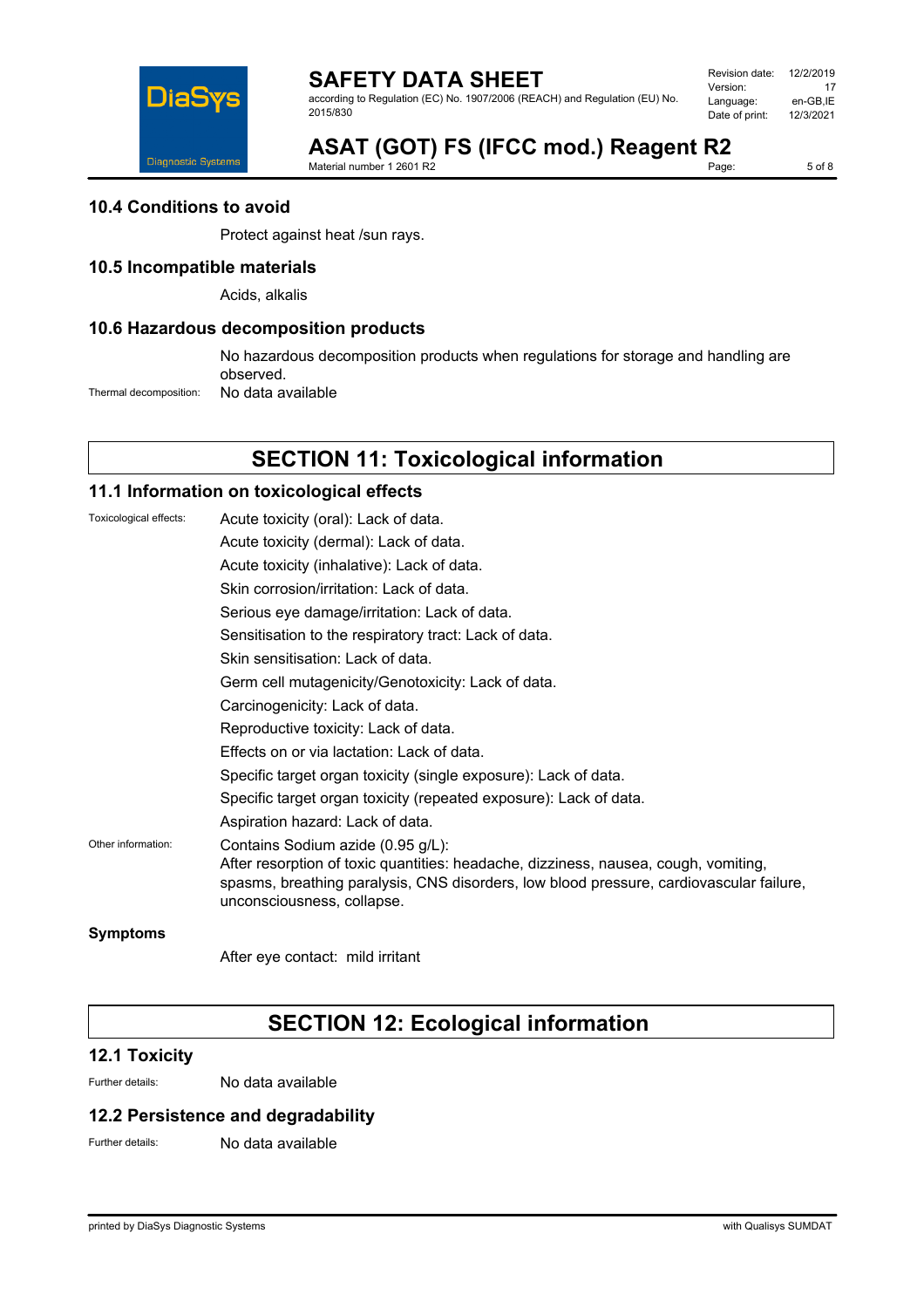

according to Regulation (EC) No. 1907/2006 (REACH) and Regulation (EU) No. 2015/830

Revision date: 12/2/2019 Version: 17<br>Language: en-GB,IE en-GB,IE<br>12/3/2021 Date of print:

# **ASAT (GOT) FS (IFCC mod.) Reagent R2**<br>Material number 1 2601 R2

Material number 1 2601 R2

6 of 8

### **12.3 Bioaccumulative potential**

Partition coefficient: n-octanol/water:

No data available

### **12.4 Mobility in soil**

No data available

### **12.5 Results of PBT and vPvB assessment**

No data available

### **12.6 Other adverse effects**

General information: Do not allow to enter into ground-water, surface water or drains.

## **SECTION 13: Disposal considerations**

### **13.1 Waste treatment methods**

### **Product**

| Waste key number: | 16 05 06 <sup>*</sup> = Laboratory chemicals, consisting of or containing hazardous substances,<br>including mixtures of laboratory chemicals.<br>* = Evidence for disposal must be provided. |  |
|-------------------|-----------------------------------------------------------------------------------------------------------------------------------------------------------------------------------------------|--|
| Recommendation:   | Special waste. Dispose of waste according to applicable legislation.                                                                                                                          |  |
| Package           |                                                                                                                                                                                               |  |
| Waste key number: | 15 01 02 = Plastic packaging                                                                                                                                                                  |  |
| Recommendation:   | Dispose of waste according to applicable legislation.                                                                                                                                         |  |

Non-contaminated packages may be recycled.

## **SECTION 14: Transport information**

### **14.1 UN number**

ADR/RID, IMDG, IATA-DGR:

not applicable

### **14.2 UN proper shipping name**

ADR/RID, IMDG, IATA-DGR:

Not restricted

### **14.3 Transport hazard class(es)**

ADR/RID, IMDG, IATA-DGR:

not applicable

### **14.4 Packing group**

ADR/RID, IMDG, IATA-DGR:

not applicable

### **14.5 Environmental hazards**

Marine pollutant: no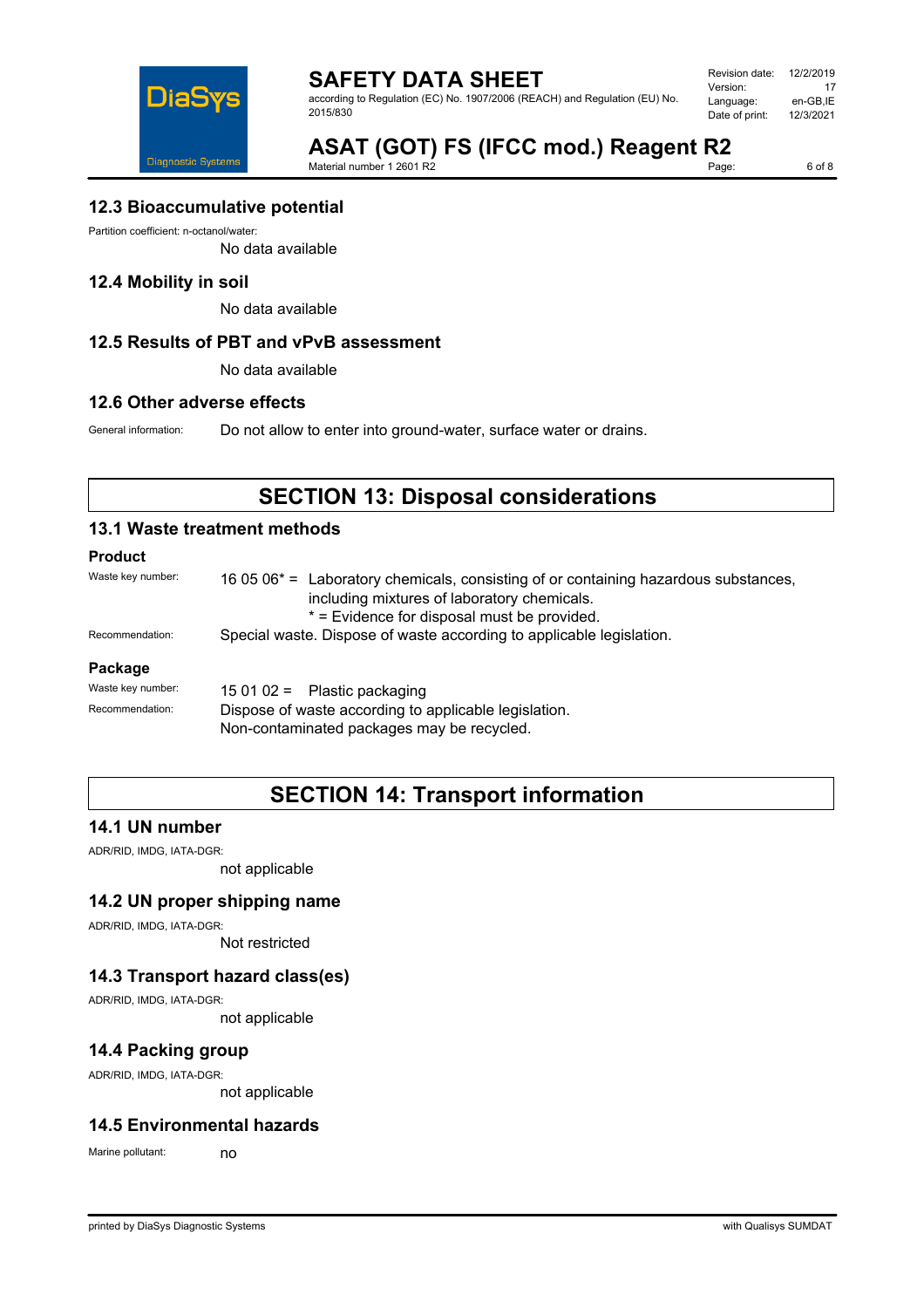

according to Regulation (EC) No. 1907/2006 (REACH) and Regulation (EU) No. 2015/830

| Revision date: | 12/2/2019 |
|----------------|-----------|
| Version:       | 17        |
| Language:      | en-GB.IE  |
| Date of print: | 12/3/2021 |
|                |           |

# **ASAT (GOT) FS (IFCC mod.) Reagent R2**<br>Material number 1.2601 R2

Material number 1 2601 R2

7 of 8

### **14.6 Special precautions for user**

No dangerous good in sense of these transport regulations.

### **14.7 Transport in bulk according to Annex II of Marpol and the IBC Code**

No data available

## **SECTION 15: Regulatory information**

### **15.1 Safety, health and environmental regulations/legislation specific for the substance or mixture**

#### **National regulations - Great Britain**

Hazchem-Code:

No data available

### **15.2 Chemical Safety Assessment**

For this mixture a chemical safety assessment is not required.

### **SECTION 16: Other information**

### **Further information**

Abbreviations and acronyms:

ADN: European Agreement concerning the International Carriage of Dangerous Goods by Inland Waterways ADR: European Agreement concerning the International Carriage of Dangerous Goods by Road AS/NZS: Australian Standards/New Zealand Standards CAS: Chemical Abstracts Service CFR: Code of Federal Regulations CLP: Classification, Labelling and Packaging CNS: Central Nervous System DMEL: Derived minimal effect level DNEL: Derived no-effect level EC: European Community EN: European Standard EU: European Union IATA: International Air Transport Association IBC Code: International Code for the Construction and Equipment of Ships carrying Dangerous Chemicals in Bulk IMDG Code: International Maritime Dangerous Goods Code MARPOL: Maritime Pollution: The International Convention for the Prevention of Pollution from Ships OSHA: Occupational Safety and Health Administration PBT: Persistent, bioaccumulative and toxic PNEC: Predicted no-effect concentration REACH: Registration, Evaluation, Authorisation and Restriction of Chemicals RID: Regulations Concerning the International Carriage of Dangerous Goods by Rail vPvB: Very persistent and very bioaccumulative CNS: Central Nervous System